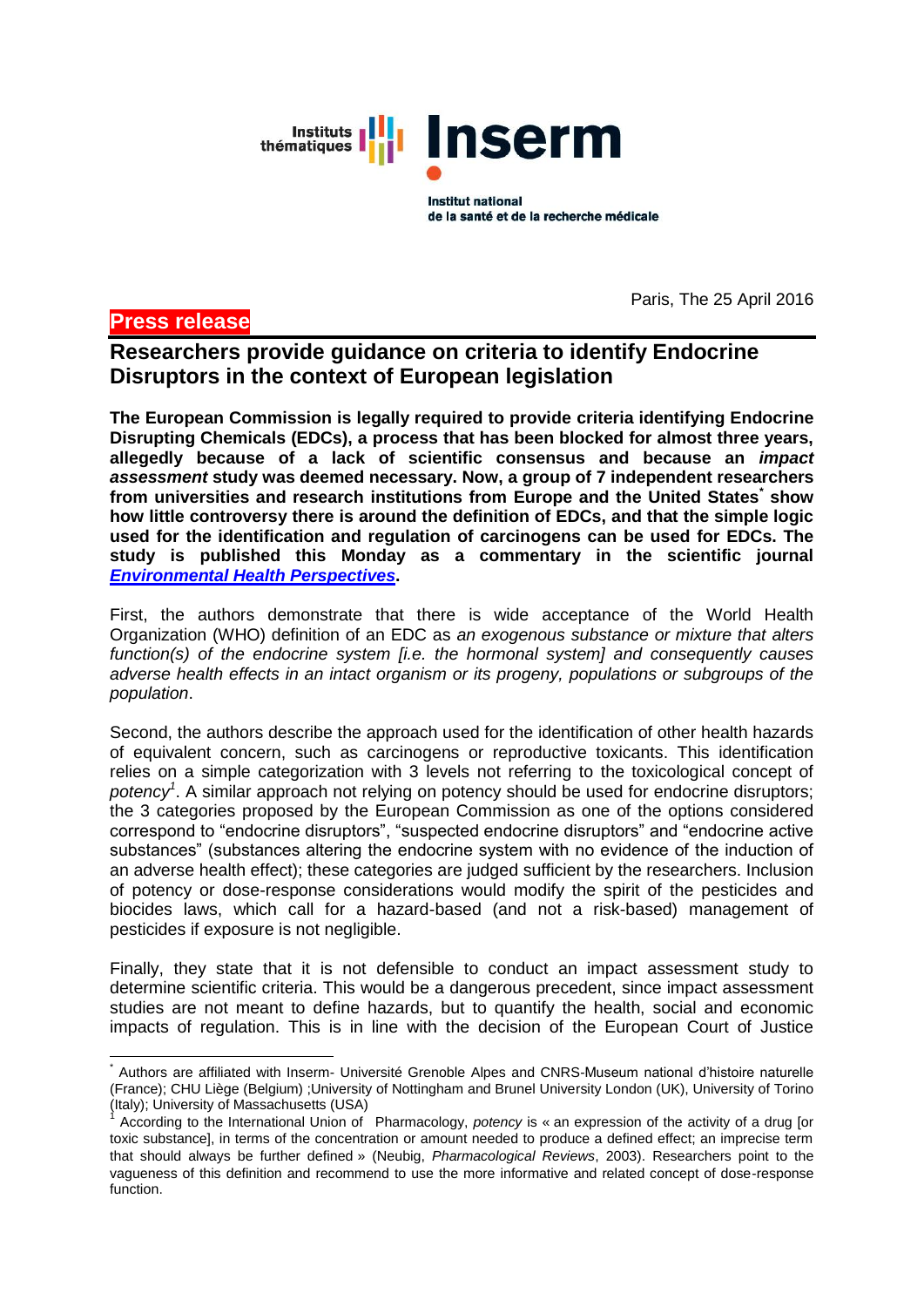[\(2015\)](http://curia.europa.eu/juris/document/document_print.jsf?doclang=FR&text=&pageIndex=0&part=1&mode=lst&docid=173067&occ=first&dir=&cid=750233), which stated that "the definition of scientific criteria to identify properties disrupting the endocrine system can only be done in an objective manner based on scientific data relative to the endocrine system, independently from any other consideration, and in particular from any economic consideration".

Authors recognize that scientific uncertainty remains with regard to the finer detail of mechanisms, the exact extent of health and environmental effects of EDCs and their impact at the population level. There are also questions around the number of substances likely to be identified as EDCs. However, filling these knowledge gaps is not required to provide scientific criteria defining EDCs.

Several years have been spent trying to issue scientific criteria defining a hazard that was actually defined some time ago (in 2002) by a state-of-the-science report from WHO. For this reason, the scientists consider that the claim of a lack of consensus among scientists was forged to justify delays in the publication of the scientific criteria. Deferring the publication of the scientific criteria can be seen as a way to postpone full application of the 2009 pesticide and 2012 biocide laws. Authors insist that impact assessment studies should not be used as an argument for postponing the publication of a scientific definition. They express concern that scientific definitions might be distorted in order to modify the spirit of a law, thereby muddling science and policy, and postpone the application of existing laws. This postponement is all the more worrying since these scientific criteria are but one of the first steps towards identifying EDCs and providing more efficient protection of public health in the European Union.

#### **Background information**

Endocrine Disrupting Chemicals (EDCs) can be very diverse in terms of chemical nature, origin or occurrence. Suspected EDCs include metals (e.g., mercury), organochlorine pesticides such as DDT or triclosan (used e.g. in tooth paste or soaps), other pesticides, dietary contaminants such as bisphenol A, phenols such as parabens (used as preservatives in cosmetics) or phthalates, which can be found in perfumes, cosmetics, medical devices, polyvinyl chloride (PVC) plastics, rainwear… Effects on health outcomes such as congenital malformations, neurodevelopment, behaviour, breast cancer, have been reported for some of these substances in animal models or human studies. The resulting health-related costs in the European Union is estimated to be in the €100-200 billion range [\(Trasande L et al., JCEM, 2015\)](http://www.ncbi.nlm.nih.gov/pubmed/25742516).

Europe is the only large economy in the world with an ambitious legislation on EDCs. In addition to other health hazards such as carcinogens, mutagens or reproductive toxicants, the European Parliament has identified EDCs as a new type of hazard for health and the environment.

A strategy on endocrine disruptors exists in the European Union since 1999, and in 2009 and 2012, the European Parliament passed two laws on pesticides and biocides (the [Plant Protection Products \[pesticides\] Regulation in](http://eur-lex.europa.eu/legal-content/EN/TXT/?uri=CELEX:32009R1107)  [2009](http://eur-lex.europa.eu/legal-content/EN/TXT/?uri=CELEX:32009R1107) and the [Biocide Products Regulation](http://eur-lex.europa.eu/legal-content/EN/TXT/PDF/?uri=CELEX:02012R0528-20140425&from=EN) in 2012). These laws stipulated that, for compounds for which population exposure is not negligible, pesticides and biocides containing endocrine disruptors should be regulated on a *hazard-based* logic (as opposed to a *risk*-based logic). This implies that there is no need to characterize in detail the dose-response function, identify all possible health effects induced, or possible thresholds in the effects of the compound on health. This approach allows faster management of health risks and more limited resort to test animals, and avoids the debate on the plausibility of the existence of thresholds in the action of these compounds. It is also the logic planned for the management of pesticides and biocides containing carcinogens, mutagens and reproductive toxicants.

The application of the part of these laws regarding endocrine disruptors required the European Commission to publish criteria for identifying endocrine disruptors not later than 2013. This has not been done. Instead, a [Roadmap](http://ec.europa.eu/smart-regulation/impact/planned_ia/docs/2014_env_009_endocrine_disruptors_en.pdf) listing 4 options to identify criteria was published by the European Commission in 2014 and the start of an impact assessment study aiming at supporting the choice between the 4 options announced. In December 2015, the [European Court of Justice](http://curia.europa.eu/juris/document/document_print.jsf?doclang=FR&text=&pageIndex=0&part=1&mode=lst&docid=173067&occ=first&dir=&cid=750233) ruled that an impact assessment study was irrelevant, and urged the Commission to publish criteria without delay. *The assessment done by the researchers point to the "Option 3" of the European Commission roadmap as being scientifically relevant and operational*.

Since 2013, the pesticide and biocide laws (for their part relative to endocrine disruptors) could not be applied because of the lack of publication of criteria for identifying endocrine disruptors. The European Commission indicated in February 2016 that two documents, including one providing criteria for the identification of EDCs, would be published by summer 2016.